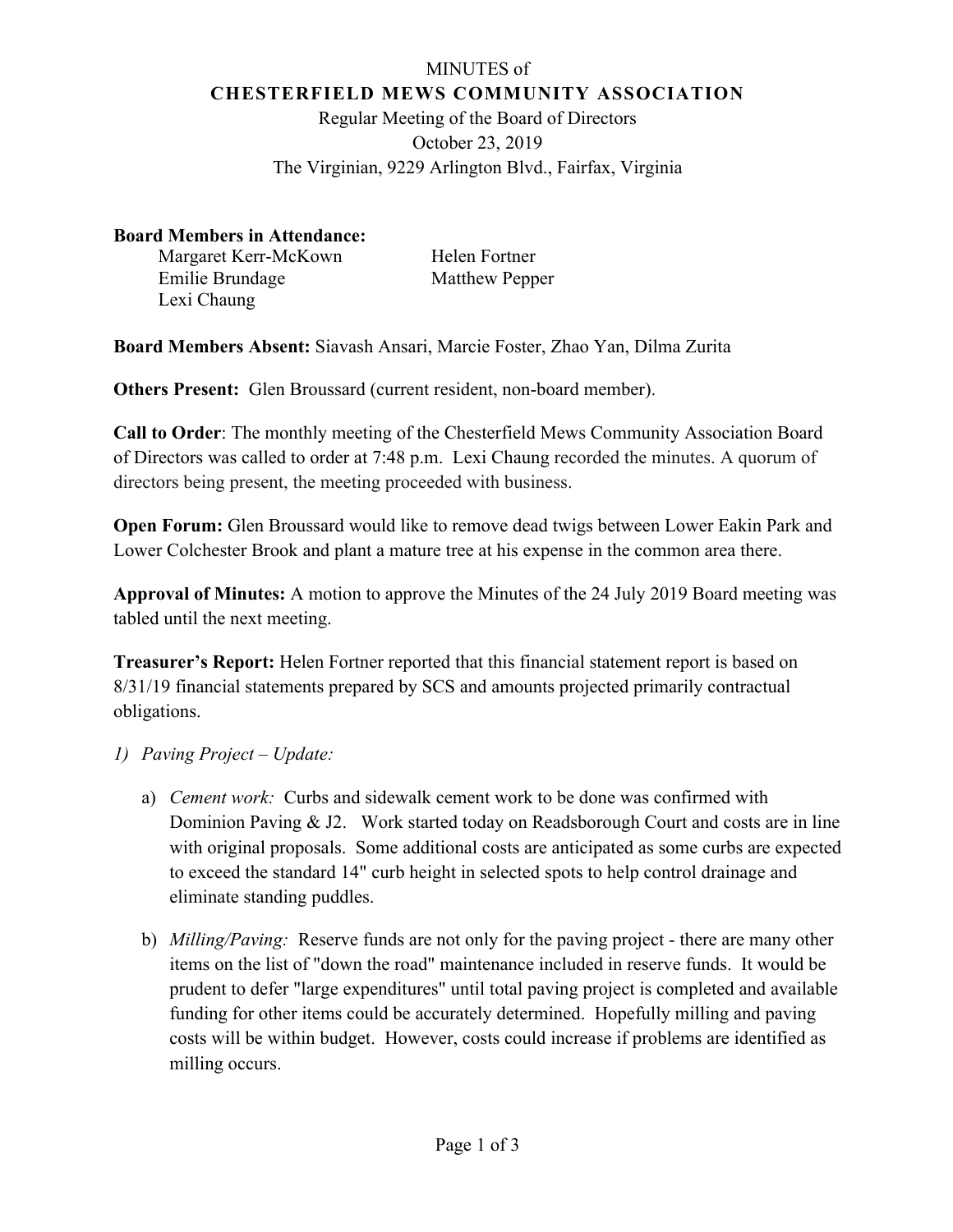- 2) *Insurance Policies:*Recommend SCS be requested to obtain competitive bids as suggested in Steve's e-mail of August 16th and also for the Workmen's Compensate policy renewal sent Sept 18th. Per Steve, bids are still pending.
- 3) *SCS contract:*Current contract ends 12/31/19. It has entered into a second year. Contract signed was for 1 year, with two annual extension unless either party notified the other 90 days before end of each contract year. Second year costs will be subject to Cost of Living adjustment plus an additional 2%.
- 4) *2nd Half billing:*2nd half dues bills were mailed on Friday, October 11th. About \$25,000 has been remitted through yesterday.
- 5) *Reimbursement Requests***:** Please approve following requests for reimbursement:
	- a) Marcie Foster copy costs totaling

|                                                                                                           | 10/5/19<br>10/15/19<br>10/16/19 | Paving Project<br>Newsletter<br>$2nd$ Paving | \$62.87<br>344.29<br>228.31 |
|-----------------------------------------------------------------------------------------------------------|---------------------------------|----------------------------------------------|-----------------------------|
| Total                                                                                                     |                                 | Document                                     | \$635.47                    |
| b) Helen Fortner – $1st$ Class Postage, $2nd$ half bills<br>131 Invoices mailed – 60 @ $$.50 + 70$ @\$.55 |                                 | \$69.05                                      |                             |

#### **Committee and Work Area Reports:**

*Communications:* Information regarding paving and Fall newsletter have been printed and distributed.

*Architectural*: Emilie Brundage informed the Board that a request for solar panel installation had been received. Board members agreed that a fixture that does not visually detract from the community will be evaluated to provide examples of other associations, research solutions adopted by other associations, and identify potential panel styles could be approved. The Board asked for more information.

*Grounds and Landscaping:* The Board evaluated proposals from Bartlett, BladeRunners, and Greentree to remove several dead trees around the Community. A motion was made and seconded to accept BladeRunners proposal, up to the amount of \$9,000, to remove the dead trees contingent upon the paving project being completed within expected budget. The motion passed unanimously.